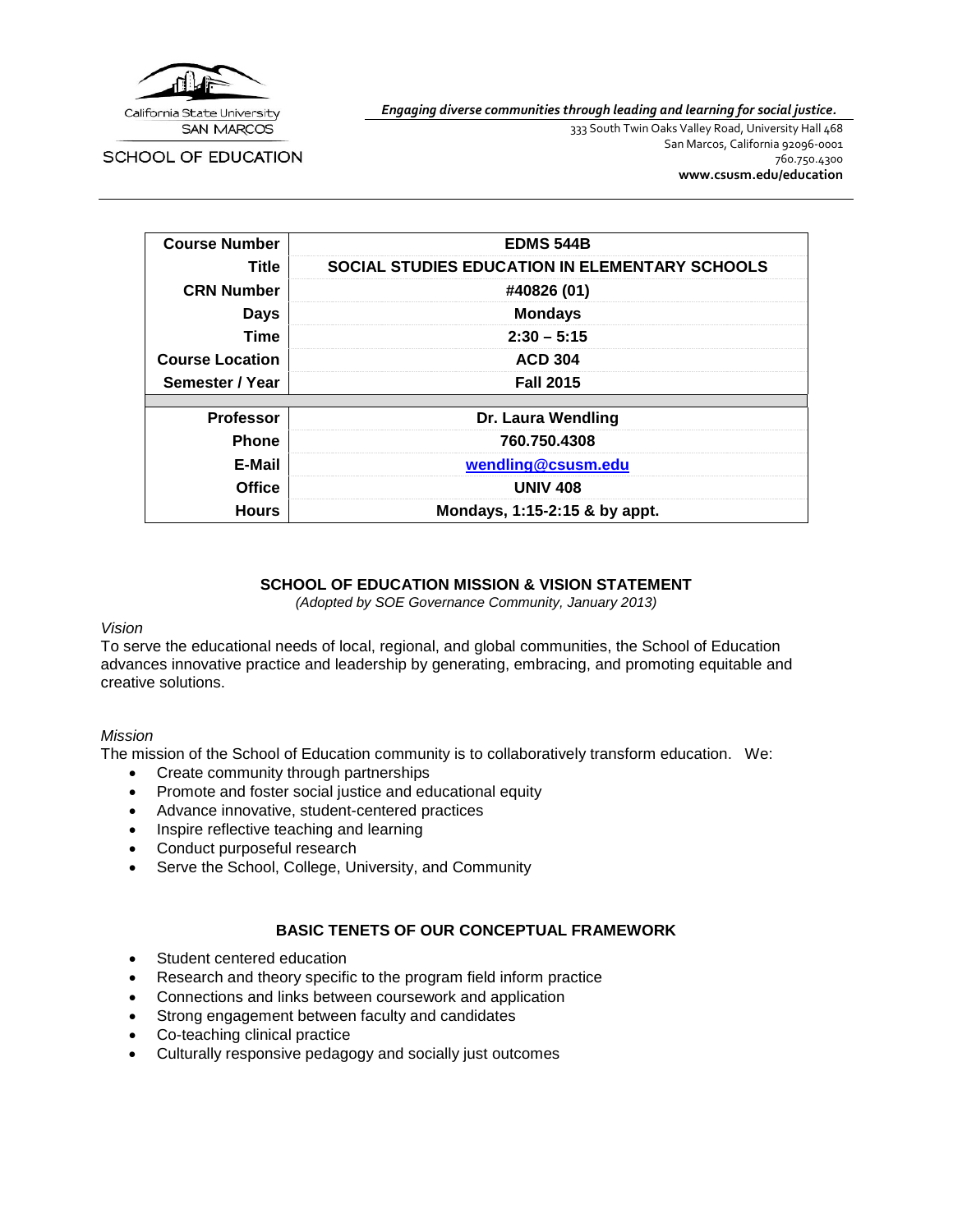#### **COURSE DESCRIPTION**

#### *Children are the messages we will send to a time we will never see… Neil Postman*

Catalog: Focuses on curriculum development, methods, techniques, materials, planning, organization, and assessment in social studies. The integration of curricular areas is addressed. Methods of cross-cultural language and academic development will be integrated into the course. *Requires participation/ observation in the public schools.*

Wendling: This course will introduce prospective elementary school teachers to the theoretical concepts, instructional methods and materials used in social studies education to engage students in higher-level thinking through cognitive and affective involvement. The broad emphasis of this course will focus on curriculum development, methods, techniques, materials, planning, organization, and assessment in social studies. The integration of curricular areas is addressed. Methods of cross-cultural language and academic development will be integrated into the course. A secondary focus will be on the effective infusion of the arts (dance, music, fine arts, and drama) into the curriculum.

Social studies is perhaps **the** most important part of the school curriculum because it not only brings together basic tools (such as the 3 Rs) but it **utilizes them authentically**. In the social studies we wrestle with crucial questions: What kind of society do we want to have? What is a "good citizen"? What is fair? How can we create better ways of living together? Our role as educators is to help students develop responsible and thoughtful ways of thinking, believing and acting.

As your instructor, I am committed to modeling reflective and transparent teaching in order to assist you in successfully achieving the goals of this course.

#### **Course Prerequisites**

Completion of Semesters 1-3 of the Integrated Credential Program.

#### **Course Objectives and Learning Outcomes (CLOs)**

As a result of this course, you will be able to:

1) apply the California History/Social Science and Visual/Performing Arts Frameworks (Standards) -- with consideration of Common Core assessments -- to the classroom experience;

2) understand the value of incorporating primary source materials, the arts & visual literacy, and oral history methods into social studies instruction;

3) become aware of the multitude of community resources available to teachers and the ways in which these resources can be used to strengthen the social studies program;

4) design lessons / units that are grade level and developmentally appropriate, that utilize primary source materials, that infuse the arts as well as a multicultural/lingual perspective, and that address the needs of diverse learners;

5) design curricula that reflect a variety of instructional strategies and that develop children's higher-level thinking skills through active participation;

6) more deeply appreciate the social sciences, history and the arts as essential fields of study – and know how to make this content relevant to children's lives.

#### **Credit Hour Policy Statement**

Students are expected to spend a minimum of two hours outside of the classroom each week for each unit of credit engaged in learning.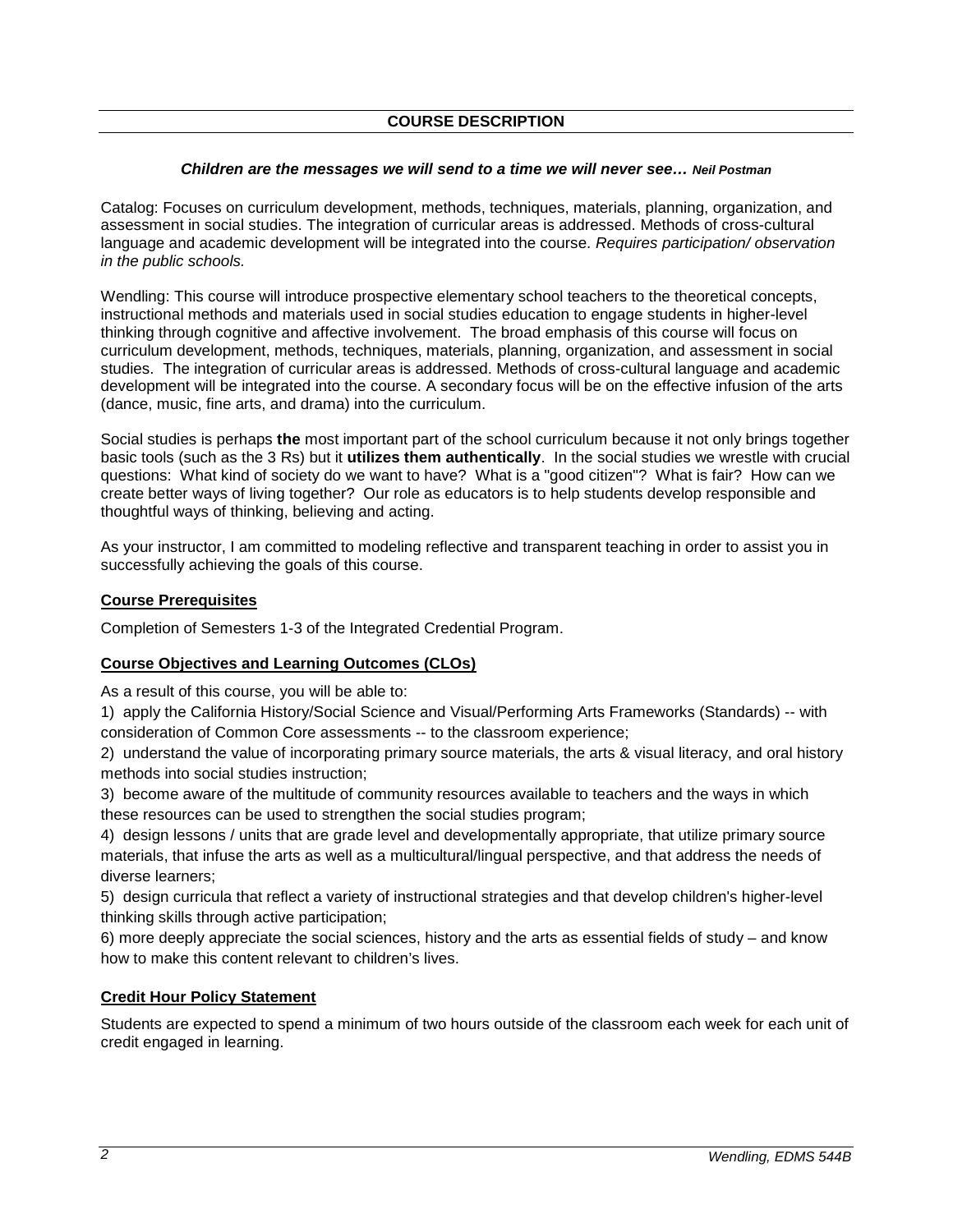- Lee, John. (2008). Visualizing Elementary Social Studies Methods. John Wiley & Sons, Inc. ISBN: 978-0-471-72066-9 (available from our bookstore and online sellers)
- CSDE. (2005). History-Social Science Framework (for California Public Schools K-12). Sacramento, CA. Access online at: <http://www.cde.ca.gov/ci/cr/cf/documents/histsocsciframe.pdf>
- CSDE. (2004) Visual and Performing Arts Framework (for California Public Schools K-12) Sacramento, CA. Access online at:<http://www.cde.ca.gov/ci/cr/cf/documents/vpaframewrk.pdf>
- CSDE. (2013) California Common Core Standards: English Language Arts and Literacy in History/Social Studies, Science, and Technical Subjects (for California Public Schools K-12) Access online at<http://www.cde.ca.gov/re/cc/>

*Additional readings/handouts provided by the instructor will be required and available on Cougar Courses.*

## **COURSE LEARNING OUTCOMES**

## **Professionalism – Dispositions**

Because this course is part of an accredited program that leads to professional certification, students are expected to demonstrate behavior consistent with a professional career. Lack of professionalism in any of the following areas will alter the final grade:

1. Attend all class meetings. If you miss a class session, please notify the instructor in writing (email) as soon as possible. Absences do not change assignment due dates. See the Attendance Policy – page 5 - for this course.

2. Arrive on time just as you would at a school site. Late arrivals to and early departures from class will lower your final grade.

3. Prepare carefully for class. Be ready to discuss readings and assignments thoughtfully. All voices are valued in our classroom community. Please be sure we get to hear your thoughts on the topics we cover. This is important for your professionalism grade.

4. Complete assignments on time. Late assignments will receive a 20% reduction in points for each day late. Occasionally a student may be asked to revise an assignment. If so, the revised work must be submitted no later than one week after it was returned and may not be eligible for full credit. Absences do not change assignment due dates. If you are absent when an assignment is due, you may submit the work via email (except for *Social Studies in You*!) so that it is not counted late. I will confirm receipt of emailed assignments.

5. Interact professionally and collaborate responsibly with your colleagues and professor. Teacher education is a professional preparation program and students will be expected to adhere to standards of dependability, academic honesty and writing achievement. In short, please do your part to promote a healthy, happy, productive social environment.

**Also, you are welcome to use an electronic device in class. However, it is expected that you will use the technology for class related activity. Save checking emails or other personal use for time outside of class. This applies to cell phones as well. Lack of respect in this regard will significantly impact your professionalism grade.**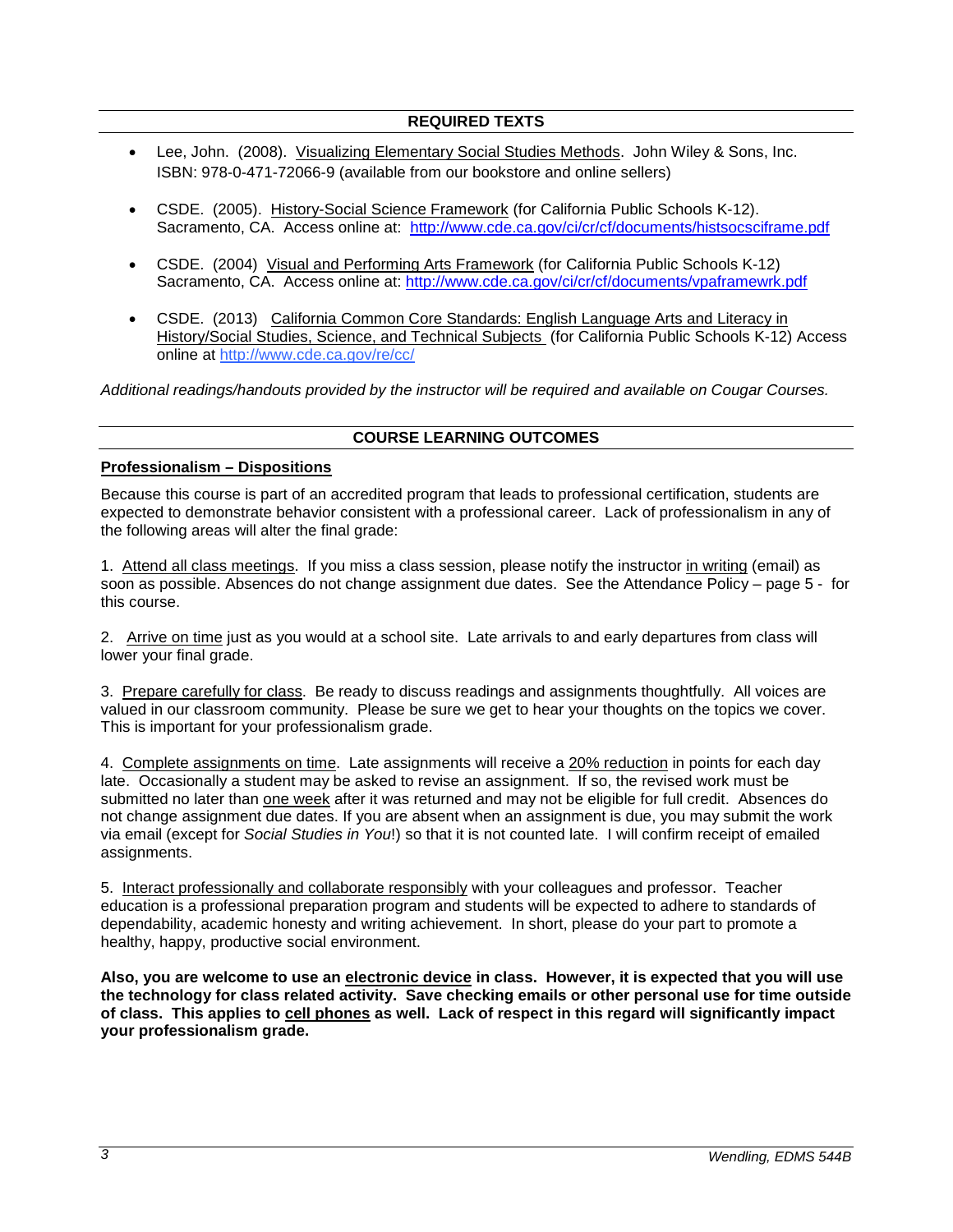## **Authorization to Teach English Learners**

This credential program has been specifically designed to prepare teachers for the diversity of languages often encountered in California public school classrooms. The authorization to teach English learners is met through the infusion of content and experiences within the credential program, as well as additional coursework. Candidates successfully completing this program receive a credential with authorization to teach English learners. *(Approved by CCTC in SB 2042 Program Standards, August 02)*

## **Teacher Performance Expectation (TPE) Competencies**

The course objectives, assignments, and assessments have been aligned with the CTC standards for a Multiple Subject Credential. This course is designed to help teachers seeking a California teaching credential to develop the skills, knowledge, and attitudes necessary to assist schools and district in implementing effective programs for all students. The successful candidate will be able to merge theory and practice in order to realize a comprehensive and extensive educational program for all students. You will be required to formally address the following TPEs in this course: *TPA 1A – History/Social Science* as well as *TPE 11 – The Social Environment.*

## **Teacher Performance Assessment**

Beginning July 1, 2008 all California credential candidates must successfully complete a state-approved Teacher Performance Assessment (TPA), as part of the credential program of preparation. During the 2015- 16 academic year the CSUSM credential programs will use either the CalTPA (California Teacher Performance Assessment) or the edTPA (Educative Teacher Performance Assessment).

Check with your program coordinator to determine which assessment is used for your credential program.

## **CalTPA**

To assist with your successful completion of the CalTPA, a series of informational seminars are offered over the course of the program. TPA related questions and logistical concerns are to be addressed during the seminars. Your attendance to TPA seminars will greatly contribute to your success on the assessment. The CalTPA Candidate Handbook, TPA seminar schedule, and other TPA support materials may be found on the SOE website:

<http://www.csusm.edu/education/CalTPA/ProgramMaterialsTPA.html>

## **edTPA**

Beginning in fall 2015, for newly entering initial candidates, the CSUSM assessment system is the edTPA. To assist with your successful completion of the edTPA, a capstone class is part of your curriculum. In this class edTPA related questions and logistical concerns are addressed. Additional support materials are available on the edTPA website: [http://www.edtpa.com/PageView.aspx?f=GEN\\_Candidates.html](http://www.edtpa.com/PageView.aspx?f=GEN_Candidates.html)

Additionally, to support your success in your credential program and with TPA, SOE classes use common pedagogical language, lesson plans (lesson designs), and unit plans (unit designs).

## **Assessment of Professional Dispositions**

Assessing a candidate's dispositions within a professional preparation program is recognition that teaching and working with learners of all ages requires not only specific content knowledge and pedagogical skills, but positive attitudes about multiple dimensions of the profession. The School of Education has identified six dispositions – social justice and equity, collaboration, critical thinking, professional ethics, reflective teaching and learning, and life-long learning—and developed an assessment rubric. For each dispositional element, there are three levels of performance - *unacceptable*, *initial target*, and *advanced target*. The description and rubric for the three levels of performance offer measurable behaviors and examples.

The assessment is designed to provide candidates with ongoing feedback for their growth in professional dispositions and includes a self-assessment by the candidate. The dispositions and rubric are presented, explained and assessed in one or more designated courses in each program as well as in clinical practice. Based upon assessment feedback candidates will compose a reflection that becomes part of the candidate's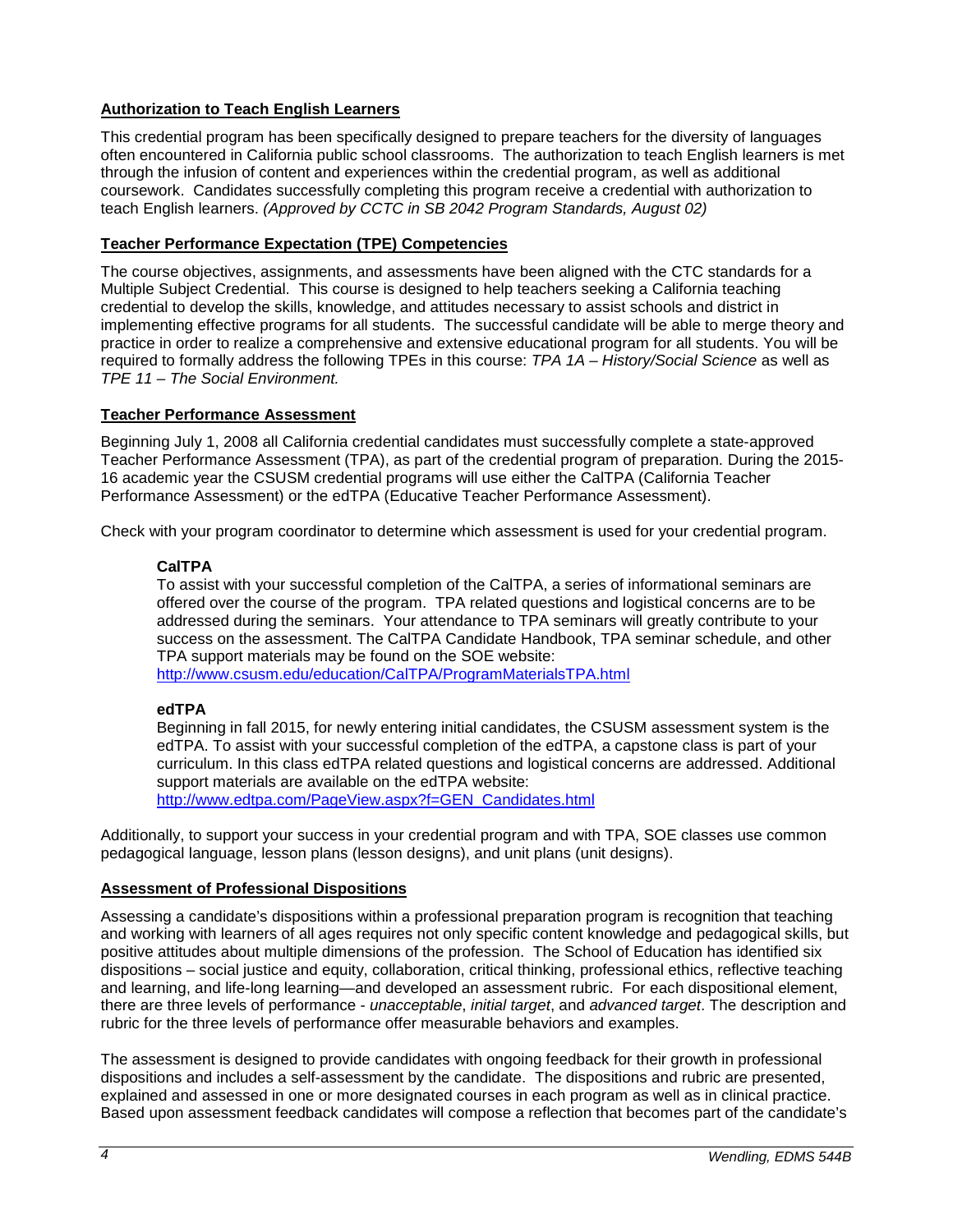Teaching Performance Expectation portfolio. Candidates are expected to meet the level of *initial target* during the program.

In EDMS 544, teacher candidates will engage in active learning each class session, and will be expected to actively participate, collaborate, and demonstrate professionalism at all times. Ask yourself…

- Do you participate in class discussions productively, sharing your knowledge and understandings?
- Do you interact productively with your peers, taking on a variety of roles (leader, follower, etc.)?
- Do you contribute appropriately to group work—do you "do your share"?
- Are you able to accept others' opinions? Are you supportive of others' ideas?
- Do you support your peers during their presentations?
- Can you monitor and adjust your participation to allow for others' ideas to be heard?
- Do you show a positive attitude and disposition towards teaching all students?
- Do you exhibit professional behavior at all times and display a "can do" attitude?

## **GENERAL CONSIDERATIONS**

#### **School of Education Attendance Policy**

Due to the dynamic and interactive nature of courses in the School of Education, all candidates (course participants) are expected to attend all classes and participate actively. At a minimum, candidates (course participants) must attend more than 80% of class time, or s/he may not receive a passing grade for the course at the discretion of the instructor. Individual instructors may adopt more stringent attendance requirements. Should the candidate (course participants) have extenuating circumstances, s/he should contact the instructor as soon as possible. *(Adopted by the COE Governance Community, December, 1997).*

**For this class,** candidates missing more than one class session cannot earn an A or A-. Candidates missing more than two class sessions cannot earn a B or B+. Candidates missing more than three classes cannot earn a C+. Arriving late or leaving early by more than 15 minutes counts as an absence. Please email your instructor if you will be absent. Keep in mind that notifying the instructor does not excuse you from submitting required work.

## **Policy on Late/Missed Work**

Refer to #1 & #4 under "Professionalism – Dispositions" – page 3.

## **CSUSM Academic Honesty Policy**

Students will be expected to adhere to standards of academic honesty and integrity, as outlined in the Student Academic Honesty Policy. All assignments must be original work, clear and error-free. All ideas/material that are borrowed from other sources must have appropriate references to the original sources. Any quoted material should give credit to the source and be punctuated accordingly.

Academic Honesty and Integrity: Students are responsible for honest completion and representation of their work. Your course catalog details the ethical standards and penalties for infractions. There will be zero tolerance for infractions. If you believe there has been an infraction by someone in the class, please bring it to the instructor's attention. The instructor reserves the right to discipline any student for academic dishonesty, in accordance with the general rules and regulations of the university. Disciplinary action may include the lowering of grades and/or the assignment of a failing grade for an exam, assignment, or the class as a whole.

Incidents of Academic Dishonesty will be reported to the Dean of Students. Sanctions at the University level may include suspension or expulsion from the University. Refer to the full Academic Honesty Policy at: [http://www.csusm.edu/policies/active/documents/Academic\\_Honesty\\_Policy.html](http://www.csusm.edu/policies/active/documents/Academic_Honesty_Policy.html)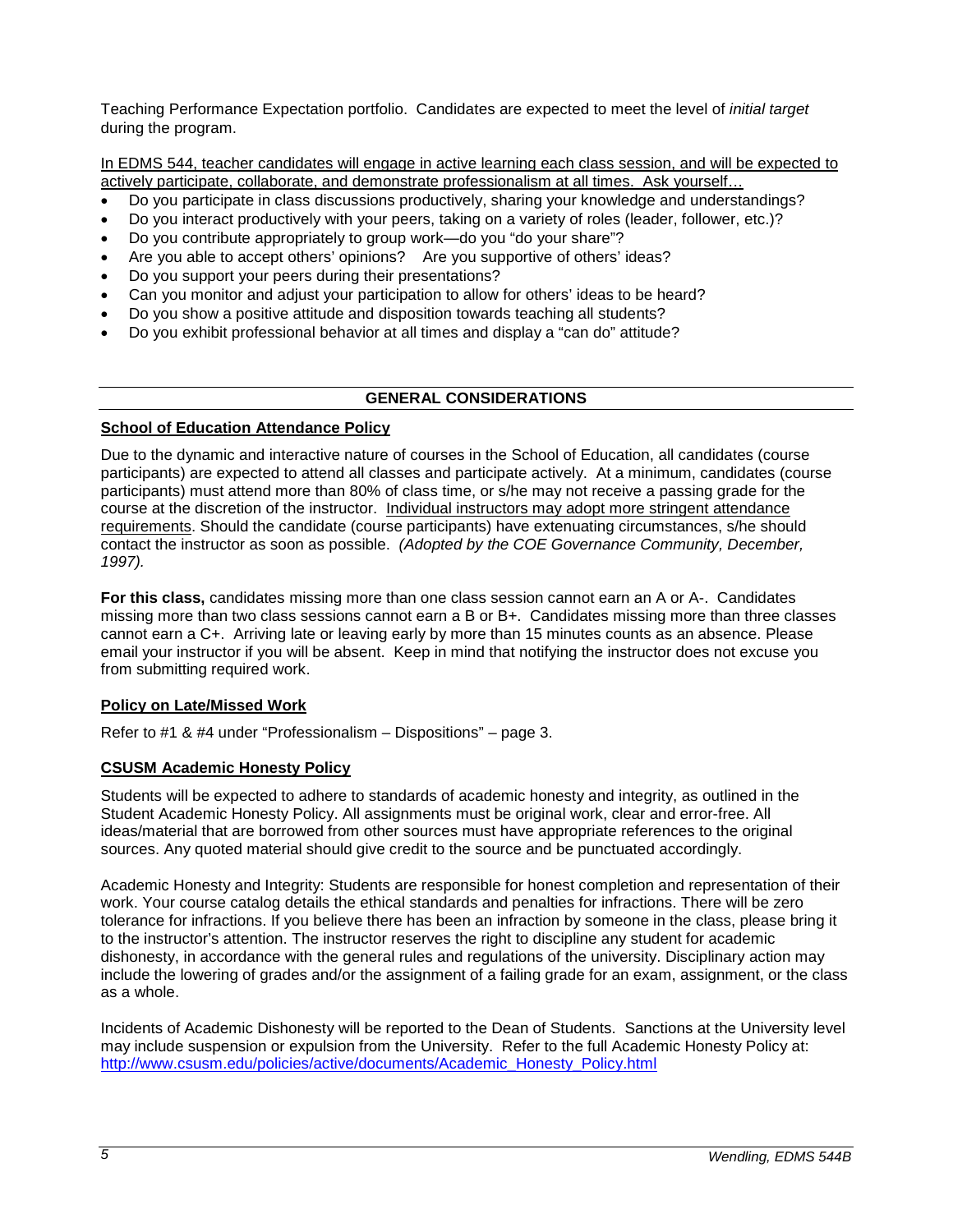## **Plagiarism**

As an educator, it is expected that each candidate (course participant) will do his/her own work, and contribute equally to group projects and processes. Plagiarism or cheating is unacceptable under any circumstances. If you are in doubt about whether your work is paraphrased or plagiarized see the Plagiarism Prevention for Students website [http://library.csusm.edu/plagiarism/index.html.](http://library.csusm.edu/plagiarism/index.html) If there are questions about academic honesty, please consult the University catalog.

## **Students with Disabilities Requiring Reasonable Accommodations**

Students with disabilities who require reasonable accommodations must be approved for services by providing appropriate and recent documentation to the Office of Disabled Student Services (DSS). This office is located in Craven Hall 4300, and can be contacted by phone at (760) 750-4905, or TTY (760) 750- 4909. Students authorized by DSS to receive reasonable accommodations should meet with their instructor during office hours or, in order to ensure confidentiality, in a more private setting.

## **All University Writing Requirement**

A writing requirement of 2500 words is required in all CSUSM courses. You will achieve a significant writing experience in EDMS 544 through the following assignments: weekly reading journal responses, literature connection lesson plan, field trip project, oral history project, and various in-class writing prompts.

## **Use of Technology**

Candidates (Course participants) are expected to demonstrate competency in the use of various forms of technology (i.e. word processing, electronic mail, Moodle, use of the Internet, and/or multimedia presentations). Specific requirements for course assignments with regard to technology are at the discretion of the instructor. Keep a digital copy of all assignments for use in your teaching portfolio. For this course, all assignments will be submitted in hard copy – unless an absence prevents submission in person.

## **Electronic Communication Protocol**

Electronic correspondence is a part of your professional interactions. If you need to contact the instructor, email is often the easiest way to do so. It is my intention to respond to all received e-mails in a timely manner. Please be reminded that e-mail and on-line discussions are a very specific form of communication, with their own nuances and etiquette. For instance, electronic messages sent in all upper case (or lower case) letters, major typos, or slang, often communicate more than the sender originally intended. With that said, please be mindful of all e-mail and on-line discussion messages you send to your colleagues, to faculty members in the School of Education, or to persons within the greater educational community. All electronic messages should be crafted with professionalism and care.

Things to consider:

- Would I say in person what this electronic message specifically says?
- How could this message be misconstrued?
- Does this message represent my highest self?
- Am I sending this electronic message to avoid a face-to-face conversation?

In addition, if there is ever a concern with an electronic message sent to you, please talk with the author in person in order to correct any confusion.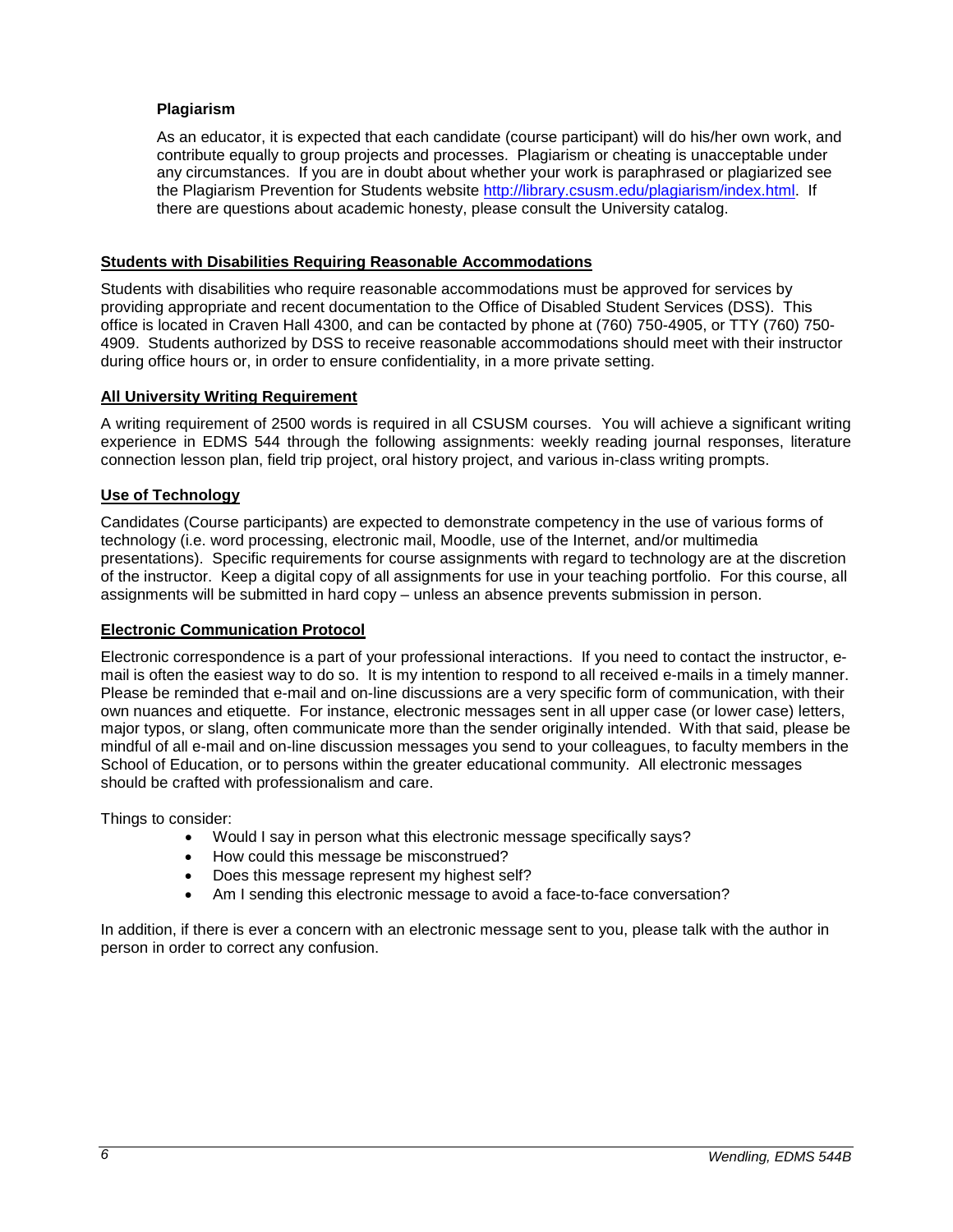## **COURSE REQUIREMENTS AND GRADED COURSE COMPONENTS**

#### • *Reading Response Journals* (CLOs #1,2,3,4,5,6) *30 points*

The assigned readings provide an important foundation for your increasing understanding of how to effectively teach social studies and infuse the arts. To aid you in remembering the readings, and assist you with meaningful class participation, you are asked to respond to each reading assignment by coming to class with a typed one page response. Response journals will be collected at each class session and will only receive full points if completed by the date indicated in the schedule.

Please structure each entry with:

- (1) your name and nicknumber,
- (2) reading identification (Chapter 8, for example),
- (3) key points from the reading, include page # (bulleted list, single-spaced, 12-font),
- (4) a paragraph following that connects the reading to your perspectives/experience (double-spaced),
- (5) one question the reading prompts you to ask.

You will permitted one "free pass" that can be used in place of one journal (with the exception of the jigsawed chapters: 4, 8, 9, 11, 12, 14). Three points will be deducted for each missing journal.

#### • *Finding the Social Studies in You!* (CLOs #2,6) *1 bonus point!*

Have you ever tried to explain who you are through six social studies disciplines? For this (required) assignment, you will reintroduce yourself to our class by sharing stories and material culture from your life that relate to six of our eight disciplines.

You may use photographs, drawings, objects, collections, your imagination, etc. Your in-class presentation will model a way to verbally and visually engage your students -- and will demonstrate your understanding of the disciplines you select. Aim to present for 5 minutes.

#### **The following three assignments will link together to support a social studies unit plan centered around a Big Idea for your selected grade level (K-6)…**

**\*\*\* NOTE: Full assignment guidelines can be found on Cougar Courses. \*\*\***

• *Literature Connection – Lesson Plan… a partner assignment* (CLOs #1,2,4,5,6) *20 points*

A wealth of children's literature exists that strongly supports the state standards for teaching social studies. For this assignment you and your partners will select *one book* appropriate for the grade level unit you are developing. You will then dramatically present your book and explain how it can be used to advance children's thinking about key social studies concepts and the arts. You will create a handout for your colleagues and design a lesson that incorporates your book.

• *Community Resource / Field Trip Project… a partner assignment* (CLOs #1,2,3,5,6) *20 points*

In this assignment you and your Literature Connection partners will explore and share information about a field trip site in San Diego or Riverside County. By designing a variety of pre, during, and post-trip lessons, as well as higher level thinking questions and assessments, you will be able to plan an educational (rather than purely recreational) field trip.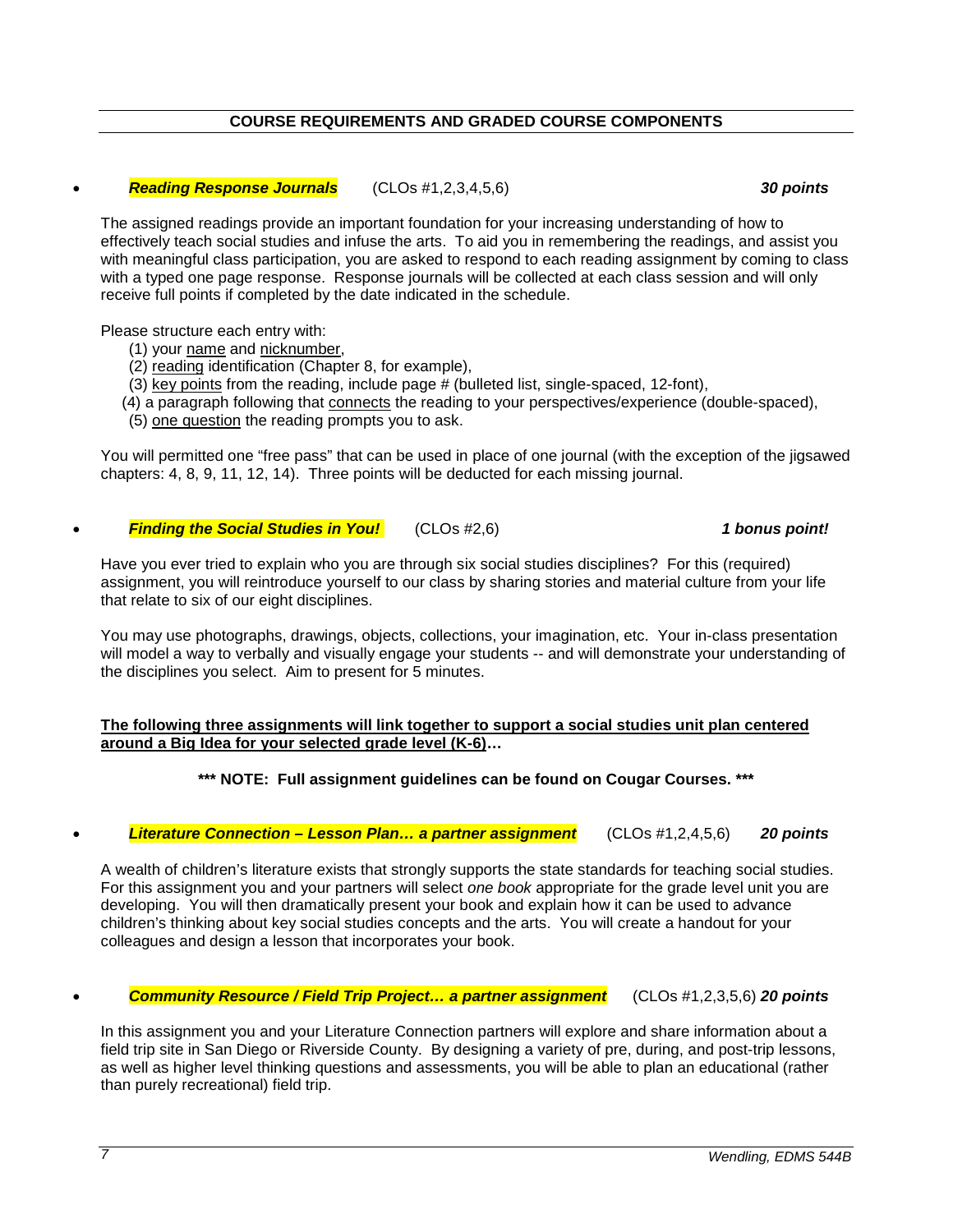#### • *Oral History Project … an individual assignment* (CLOs #1,2,3,4,5,6) *20 points*

Collecting oral histories is an exciting way to help children understand that "history" is found all around us and is being continually created. In this project, you will conduct an oral history interview of a person about a topic that relates to your social studies unit.

To support your interview and demonstrate the power of visual literacy and material culture, you will bring to class on the designated day a primary source object (artifact, document, photographs, etc.) of significance to the person/topic of the interview. We will then create a "classroom museum."

• *Mock Interview* (CLOs #1,2,3,4,5,6) *10 points*

Imagine you are at a job interview and were just asked: "How will you teach social studies in your classroom?" Knowing how to teach and structure learning in social studies, and then being able to express your understanding, can be two different abilities. In order to help you eloquently articulate the knowledge you gained through this course (and thereby increase your chances of getting hired!), as well as enhance your educational philosophy, you will participate in a mock interview during our last class. Preparing for the interview will also serve to reinforce the breath of knowledge you've gained in EDMS 544—in history, geography, economics, political science, anthropology, religion, sociology, psychology…plus instructional strategies, standards and assessments.

| <b>ASSIGNMENT</b>                   | <b>POINTS</b> |
|-------------------------------------|---------------|
| Professionalism/Reading Journals    | 30 points     |
| Social Studies in You!              | 1 bonus point |
| Literature Connection - Lesson Plan | 20 points     |
| <b>Community Field Trip</b>         | 20 points     |
| <b>Oral History Project</b>         | 20 points     |
| Mock Interview                      | 10 points     |
|                                     |               |

**TOTAL**: 100 points **(There is no final exam for this course.)**

## **Grading Scale:**

Grades will be determined by the total number of points earned (100 points possible):

| $A = 94-100$ $A = 91-93$ |             | $B+ = 88-90$ | B- = 81-84  | $B = 85 - 87$ |
|--------------------------|-------------|--------------|-------------|---------------|
| $C_{+}$ = 78-80          | $C = 74-77$ | $C = 71-73$  | $D = 60-70$ | $F = 0.59$    |

Remember! You must maintain a B average (3.0 GPA) in your teacher education courses to receive a teaching credential from the State of California.

## **Exemplary "A" Teacher Candidates (you!)**

1. Demonstrate serious commitment to their learning, making full use of the learning opportunities available and searching out the implications of their learning for future use.

2. Complete all assignments thoroughly, thoughtfully and timely.

3. Make insightful connections between assignments and their developing overall understanding of social studies concepts; continually question and examine assumptions in a genuine spirit of inquiry.

4. Show high level achievement of course goals.

5. Display a "can do" attitude, give 100%, and work to help others learn too.